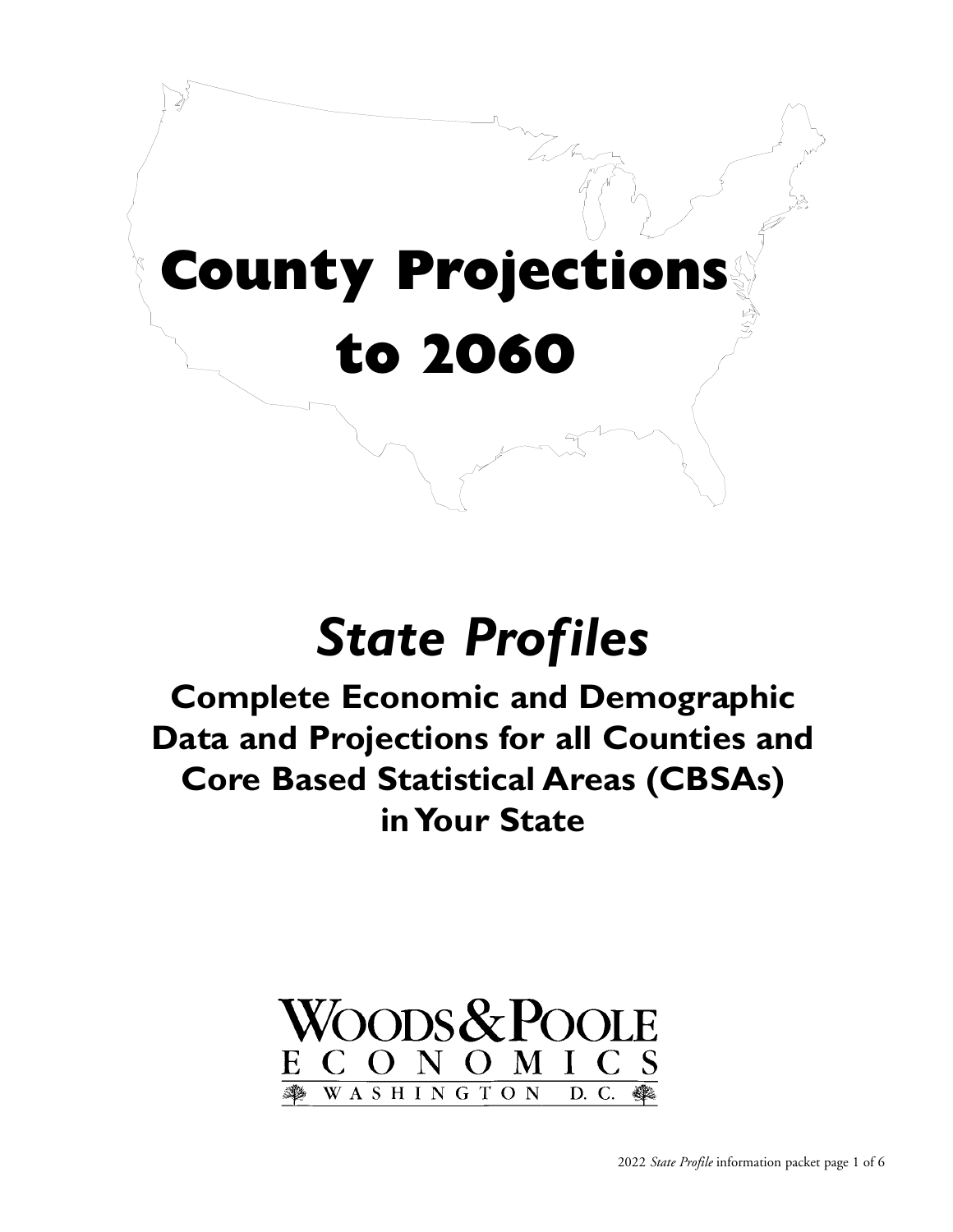# **County Projections for Your State to 2060**

**Data and Projections for the U.S., State, and all Core Based Statistcal Areas (CBSAs) and Counties in Your State**

**Historical Data from 1970 or 1990 and Projections to 2060**

**Population, Income, Households, Retail Sales and Employment**

**Includes New Total Population Data from the 2020 Census**

**by Download 30 Day Money Back Guarantee**

**WOODS & POOLE ECONOMICS, INC.**

4910 Massachusetts Avenue, N.W. Suite 208 Washington, DC 20016-4368 **(800)786-1915 www.woodsandpoole.com**

**\$445 per State Profile**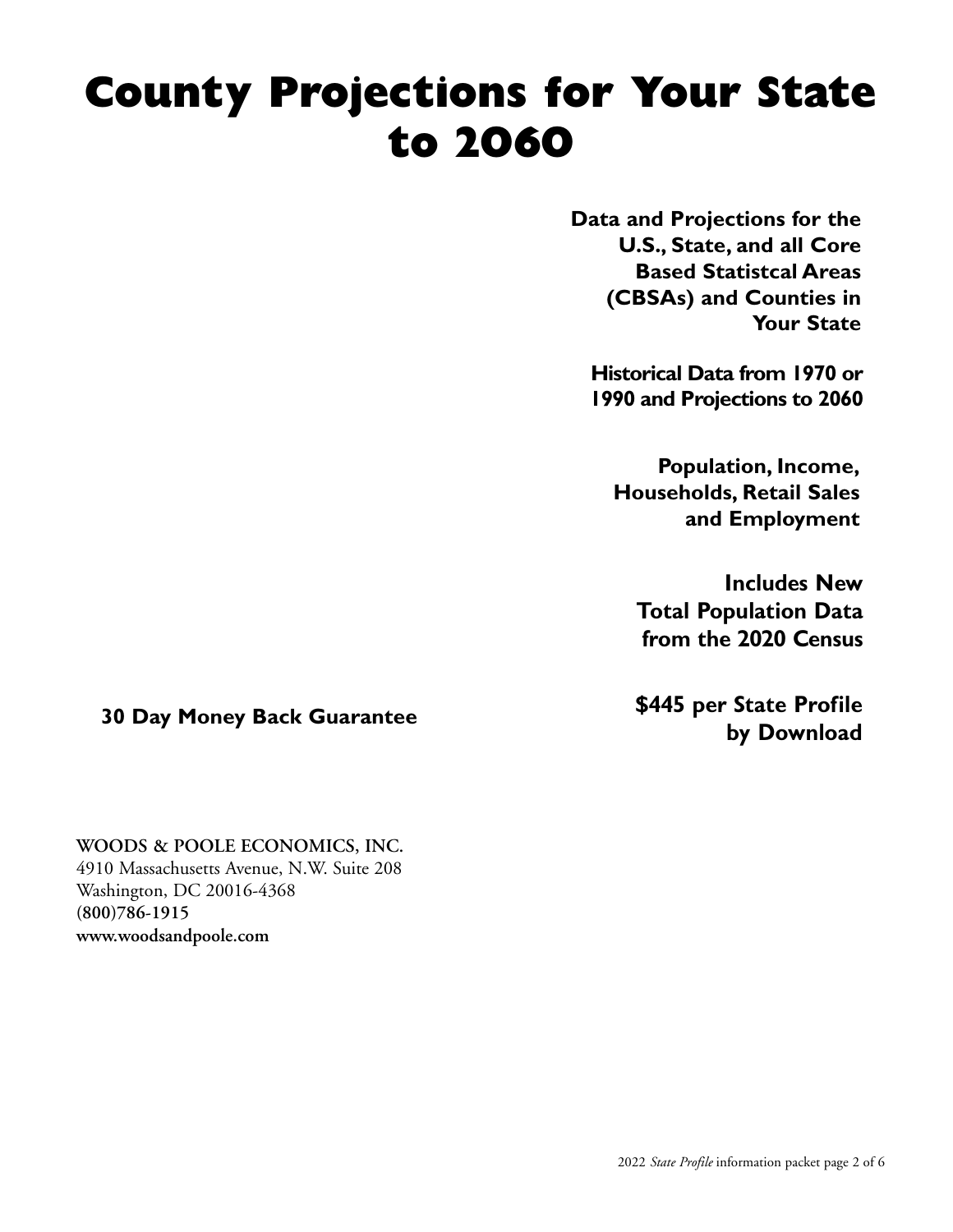# **Data Variables and Time Series for State Profiles by Download**

| <b>VARIABLE</b>                                                                                         | <b>UNITS</b>                                     | <b>TIME SERIES</b>           |
|---------------------------------------------------------------------------------------------------------|--------------------------------------------------|------------------------------|
| <b>TOTAL POPULATION</b>                                                                                 | (in thousands)                                   | 1969 to 2060                 |
| POPULATION AGE UNDER 5 YEARS                                                                            | (in thousands)                                   | 1970 to 2060                 |
| POPULATION AGE 5 to 9 YEARS                                                                             | (in thousands)                                   | 1970 to 2060                 |
| POPULATION AGE 10 to 14 YEARS                                                                           | (in thousands)                                   | 1970 to 2060                 |
| POPULATION AGE 15 to 19 YEARS                                                                           | (in thousands)                                   | 1970 to 2060                 |
| POPULATION AGE 20 to 24 YEARS                                                                           | (in thousands)                                   | 1970 to 2060                 |
| POPULATION AGE 25 to 29 YEARS                                                                           | (in thousands)                                   | 1970 to 2060                 |
| POPULATION AGE 30 to 34 YEARS                                                                           | (in thousands)                                   | 1970 to 2060                 |
| POPULATION AGE 35 to 39 YEARS                                                                           | (in thousands)                                   | 1970 to 2060                 |
| POPULATION AGE 40 to 44 YEARS                                                                           | (in thousands)                                   | 1970 to 2060                 |
| POPULATION AGE 45 to 49 YEARS                                                                           | (in thousands)                                   | 1970 to 2060                 |
| POPULATION AGE 50 to 54 YEARS                                                                           | (in thousands)                                   | 1970 to 2060                 |
| POPULATION AGE 55 to 59 YEARS                                                                           | (in thousands)                                   | 1970 to 2060                 |
| POPULATION AGE 60 to 64 YEARS                                                                           | (in thousands)                                   | 1970 to 2060                 |
| POPULATION AGE 65 to 69 YEARS                                                                           | (in thousands)                                   | 1970 to 2060                 |
| POPULATION AGE 70 to 74 YEARS                                                                           | (in thousands)                                   | 1970 to 2060                 |
| POPULATION AGE 75 to 79 YEARS                                                                           | (in thousands)                                   | 1970 to 2060                 |
| POPULATION AGE 80 to 84 YEARS                                                                           | (in thousands)                                   | 1970 to 2060                 |
| POPULATION AGE 85 YEARS and OVER<br>MEDIAN AGE of POPULATION                                            | (in thousands)                                   | 1970 to 2060<br>1970 to 2060 |
| WHITE NON-HISPANIC POPULATION                                                                           | (in years)<br>(in thousands)                     | 1990 to 2060                 |
| <b>BLACK NON-HISPANIC POPULATION</b>                                                                    | (in thousands)                                   | 1990 to 2060                 |
| NATIVE AMERICAN NON-HISPANIC POPULATION                                                                 | (in thousands)                                   | 1990 to 2060                 |
| ASIAN AMERICAN and PACIFIC ISLANDER NON-HISPANIC POPULATION                                             | (in thousands)                                   | 1990 to 2060                 |
| HISPANIC or LATINO POPULATION of ANY RACE                                                               | (in thousands)                                   | 1969 to 2060                 |
| POPULATION AGE 0 to 17 YEARS                                                                            | (in thousands)                                   | 1970 to 2060                 |
| POPULATION AGE 15 to 17 YEARS                                                                           | (in thousands)                                   | 1970 to 2060                 |
| POPULATION AGE 18 to 24 YEARS                                                                           | (in thousands)                                   | 1970 to 2060                 |
| POPULATION AGE 65 YEARS and OVER                                                                        | (in thousands)                                   | 1970 to 2060                 |
| <b>MALE POPULATION</b>                                                                                  | (in thousands)                                   | 1970 to 2060                 |
| <b>FEMALE POPULATION</b>                                                                                | (in thousands)                                   | 1970 to 2060                 |
|                                                                                                         |                                                  |                              |
| <b>TOTAL EMPLOYMENT</b>                                                                                 | (in thousands of jobs)                           | 1969 to 2060                 |
| <b>FARM EMPLOYMENT</b>                                                                                  | (in thousands of jobs)                           | 1969 to 2060                 |
| FORESTRY, FISHING, RELATED ACTIVITIES and OTHER EMPLOYMENT<br>MINING EMPLOYMENT                         | (in thousands of jobs)<br>(in thousands of jobs) | 1969 to 2060                 |
| UTILITIES EMPLOYMENT                                                                                    | (in thousands of jobs)                           | 1969 to 2060<br>1969 to 2060 |
| <b>CONSTRUCTION EMPLOYMENT</b>                                                                          | (in thousands of jobs)                           | 1969 to 2060                 |
| MANUFACTURING EMPLOYMENT                                                                                | (in thousands of jobs)                           | 1969 to 2060                 |
| WHOLESALE TRADE EMPLOYMENT                                                                              | (in thousands of jobs)                           | 1969 to 2060                 |
| RETAIL TRADE EMPLOYMENT                                                                                 | (in thousands of jobs)                           | 1969 to 2060                 |
| TRANSPORTATION and WAREHOUSING EMPLOYMENT                                                               | (in thousands of jobs)                           | 1969 to 2060                 |
| <b>INFORMATION EMPLOYMENT</b>                                                                           | (in thousands of jobs)                           | 1969 to 2060                 |
| FINANCE and INSURANCE EMPLOYMENT                                                                        | (in thousands of jobs)                           | 1969 to 2060                 |
| REAL ESTATE and RENTAL and LEASE EMPLOYMENT                                                             | (in thousands of jobs)                           | 1969 to 2060                 |
| PROFESSIONAL and TECHNICAL SERVICES EMPLOYMENT                                                          | (in thousands of jobs)                           | 1969 to 2060                 |
| MANAGEMENT of COMPANIES and ENTERPRISES EMPLOYMENT                                                      | (in thousands of jobs)                           | 1969 to 2060                 |
| ADMINISTRATIVE and WASTE SERVICES EMPLOYMENT                                                            | (in thousands of jobs)                           | 1969 to 2060                 |
| EDUCATIONAL SERVICES EMPLOYMENT                                                                         | (in thousands of jobs)                           | 1969 to 2060                 |
| HEALTH CARE and SOCIAL ASSISTANCE EMPLOYMENT                                                            | (in thousands of jobs)                           | 1969 to 2060                 |
| ARTS, ENTERTAINMENT, and RECREATION EMPLOYMENT                                                          | (in thousands of jobs)                           | 1969 to 2060                 |
| ACCOMMODATION and FOOD SERVICES EMPLOYMENT                                                              | (in thousands of jobs)                           | 1969 to 2060                 |
| OTHER SERVICES, EXCEPT PUBLIC ADMINISTRATION EMPLOYMENT                                                 | (in thousands of jobs)                           | 1969 to 2060                 |
| FEDERAL CIVILIAN GOVERNMENT EMPLOYMENT                                                                  | (in thousands of jobs)                           | 1969 to 2060                 |
| FEDERAL MILITARY EMPLOYMENT                                                                             | (in thousands of jobs)                           | 1969 to 2060                 |
| STATE and LOCAL GOVERNMENT EMPLOYMENT                                                                   | (in thousands of jobs)                           | 1969 to 2060                 |
| TOTAL EARNINGS (Wages & Salaries, Proprietors Income, Other Labor Income) (in millions of 2012 dollars) |                                                  | 1969 to 2060                 |
| <b>FARM EARNINGS</b>                                                                                    | (in millions of 2012 dollars)                    | 1969 to 2060                 |
| FORESTRY, FISHING, RELATED ACTIVITIES and OTHER EARNINGS                                                | (in millions of 2012 dollars)                    | 1969 to 2060                 |
| <b>MINING EARNINGS</b>                                                                                  | (in millions of 2012 dollars)                    | 1969 to 2060                 |
| UTILITIES EARNINGS                                                                                      | (in millions of 2012 dollars)                    | 1969 to 2060                 |
| <b>CONSTRUCTION EARNINGS</b>                                                                            | (in millions of 2012 dollars)                    | 1969 to 2060                 |
| MANUFACTURING EARNINGS                                                                                  | (in millions of 2012 dollars)                    | 1969 to 2060                 |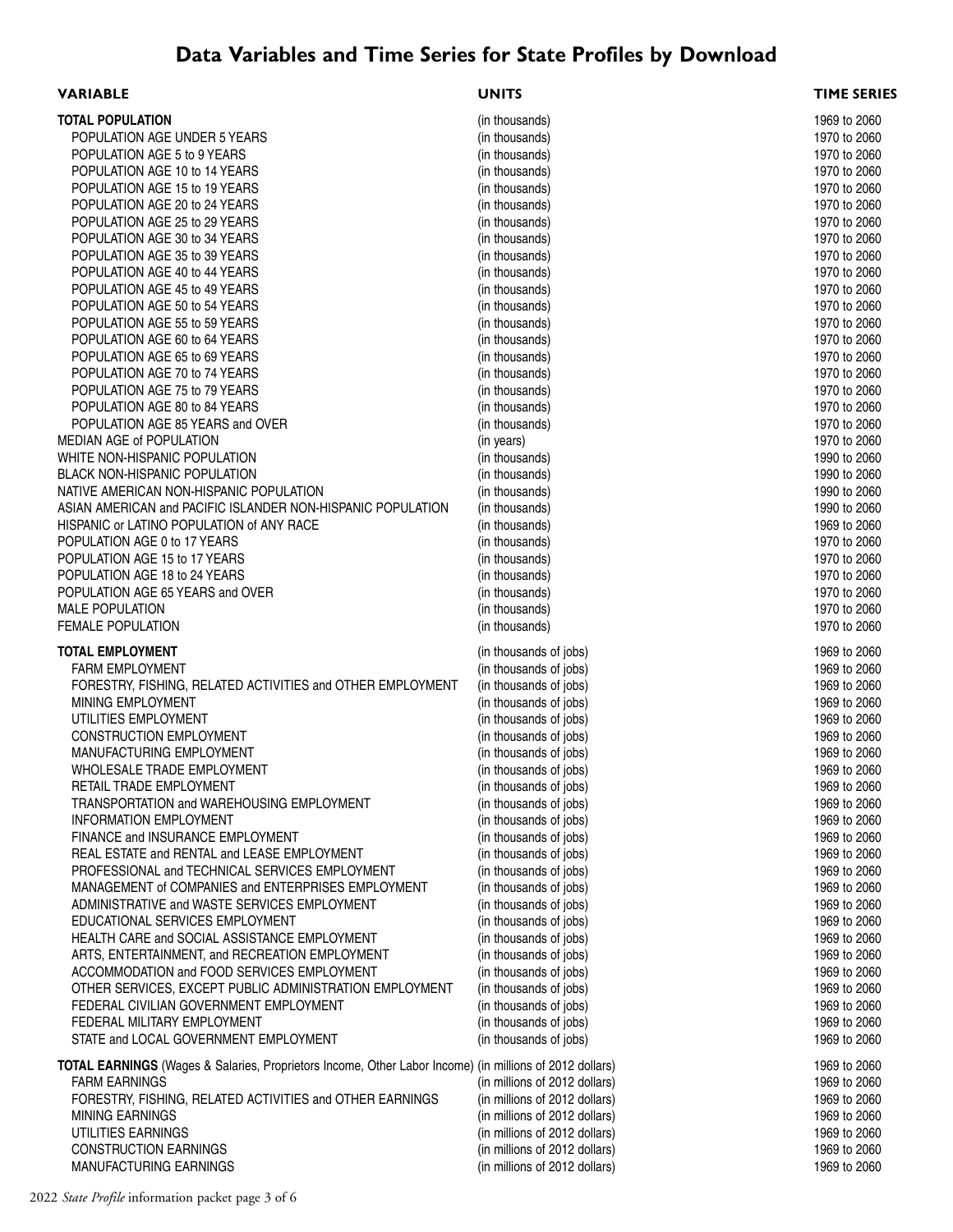# **Data Variables and Time Series for State Profiles by Download**

### **VARIABLE UNITS TIME SERIES**

| WHOLESALE TRADE EARNINGS                              |
|-------------------------------------------------------|
| <b>RETAIL TRADE EARNINGS</b>                          |
| TRANSPORTATION and WAREHOUSING EARNINGS               |
| <b>INFORMATION EARNINGS</b>                           |
| FINANCE and INSURANCE EARNINGS                        |
| REAL ESTATE and RENTAL and LEASE EARNINGS             |
| PROFESSIONAL and TECHNICAL SERVICES EARNINGS          |
| MANAGEMENT of COMPANIES and ENTERPRISES EARNINGS      |
| ADMINISTRATIVE and WASTE SERVICES EARNINGS            |
| EDUCATIONAL SERVICES EARNINGS                         |
| HEALTH CARE and SOCIAL ASSISTANCE EARNINGS            |
| ARTS, ENTERTAINMENT, and RECREATION EARNINGS          |
| ACCOMMODATION and FOOD SERVICES EARNINGS              |
| OTHER SERVICES, EXCEPT PUBLIC ADMINISTRATION EARNINGS |
| FEDERAL CIVILIAN GOVERNMENT EARNINGS                  |
| FEDERAL MILITARY FARNINGS                             |
| STATE and LOCAL GOVERNMENT EARNINGS                   |

## **TOTAL PERSONAL INCOME**

## **TOTAL NUMBER of HOUSEHOLDS**

#### **TOTAL RETAIL SALES, INCLUDING EATING & DRINKING PLACES SALES**

MOTOR VEHICLES & PARTS DEALERS RETAIL SALES FURNITURE & HOME FURNISHING STORES RETAIL SALES ELECTRONICS & APPLIANCE STORES RETAIL SALES BLDG. MATERIALS & GARDEN EQUIP. & SUPPLIES DLRS. RETAIL SALE FOOD & BEVERAGE STORES RETAIL SALES HEALTH & PERSONAL CARE RETAIL SALES **GASOLINE STATIONS RETAIL SALES** CLOTHING & CLOTHING ACCESSORIES STORES RETAIL SALES SPORTING GOODS, HOBBY, BOOK, & MUSIC STORES RETAIL SALES GENERAL MERCHANDISE STORES RETAIL SALES MISCELLANEOUS STORE RETAIL SALES (in millions of 2012 dollars) 1969 to 2060 NONSTORE RETAILERS RETAIL SALES (in millions of 2012 dollars) 1969 to 2060 EATING & DRINKING PLACES SALES (in millions of 2012 dollars) 1969 to 2060

| WHOLESALE TRADE EARNINGS                                      | (in millions of 2012 dollars)                                | 1969 to 2060                 |
|---------------------------------------------------------------|--------------------------------------------------------------|------------------------------|
| <b>RETAIL TRADE EARNINGS</b>                                  | (in millions of 2012 dollars)                                | 1969 to 2060                 |
| TRANSPORTATION and WAREHOUSING EARNINGS                       | (in millions of 2012 dollars)                                | 1969 to 2060                 |
| <b>INFORMATION EARNINGS</b>                                   | (in millions of 2012 dollars)                                | 1969 to 2060                 |
| FINANCE and INSURANCE EARNINGS                                | (in millions of 2012 dollars)                                | 1969 to 2060                 |
| REAL ESTATE and RENTAL and LEASE EARNINGS                     | (in millions of 2012 dollars)                                | 1969 to 2060                 |
| PROFESSIONAL and TECHNICAL SERVICES EARNINGS                  | (in millions of 2012 dollars)                                | 1969 to 2060                 |
| MANAGEMENT of COMPANIES and ENTERPRISES EARNINGS              | (in millions of 2012 dollars)                                | 1969 to 2060                 |
| ADMINISTRATIVE and WASTE SERVICES EARNINGS                    | (in millions of 2012 dollars)                                | 1969 to 2060                 |
| EDUCATIONAL SERVICES EARNINGS                                 | (in millions of 2012 dollars)                                | 1969 to 2060                 |
| HEALTH CARE and SOCIAL ASSISTANCE EARNINGS                    | (in millions of 2012 dollars)                                | 1969 to 2060                 |
| ARTS, ENTERTAINMENT, and RECREATION EARNINGS                  | (in millions of 2012 dollars)                                | 1969 to 2060                 |
| ACCOMMODATION and FOOD SERVICES EARNINGS                      | (in millions of 2012 dollars)                                | 1969 to 2060                 |
| OTHER SERVICES, EXCEPT PUBLIC ADMINISTRATION EARNINGS         | (in millions of 2012 dollars)                                | 1969 to 2060                 |
| FEDERAL CIVILIAN GOVERNMENT EARNINGS                          | (in millions of 2012 dollars)                                | 1969 to 2060                 |
| FEDERAL MILITARY EARNINGS                                     | (in millions of 2012 dollars)                                | 1969 to 2060                 |
| STATE and LOCAL GOVERNMENT EARNINGS                           | (in millions of 2012 dollars)                                | 1969 to 2060                 |
| TOTAL PERSONAL INCOME                                         | (in millions of 2012 dollars)                                | 1969 to 2060                 |
| <b>WAGES and SALARIES</b>                                     | (in millions of 2012 dollars)                                | 1969 to 2060                 |
| SUPPLEMENTS to WAGES and SALARIES                             | (in millions of 2012 dollars)                                | 1969 to 2060                 |
| PROPRIETORS INCOME                                            | (in millions of 2012 dollars)                                | 1969 to 2060                 |
| DIVIDENDS, INTEREST and RENTAL INCOME                         | (in millions of 2012 dollars)                                | 1969 to 2060                 |
| PERSONAL CURRENT TRANSFER RECEIPTS                            | (in millions of 2012 dollars)                                | 1969 to 2060                 |
| CONTRIBUTIONS for GOVERNMENT SOCIAL INSURANCE                 | (in millions of 2012 dollars)                                | 1969 to 2060                 |
| RESIDENCE ADJUSTMENT                                          | (in millions of 2012 dollars)                                | 1969 to 2060                 |
| NET EARNINGS                                                  | (in millions of 2012 dollars)                                | 1969 to 2060                 |
|                                                               |                                                              |                              |
| TOTAL PERSONAL INCOME PER CAPITA                              | $(in 2012$ dollars)                                          | 1969 to 2060                 |
| TOTAL PERSONAL INCOME PER CAPITA                              | (in current dollars)                                         | 1969 to 2060                 |
| WOODS & POOLE ECONOMICS WEALTH INDEX                          | $(U.S. = 100)$                                               | 1969 to 2060                 |
| GROSS REGIONAL PRODUCT<br>PERSONS PER HOUSEHOLD               | (in millions of 2012 dollars)                                | 1969 to 2060<br>1969 to 2060 |
| TOTAL RETAIL SALES PER HOUSEHOLD                              | (in number of people)                                        | 1969 to 2060                 |
| MEAN HOUSEHOLD TOTAL PERSONAL INCOME                          | (in 2012 dollars)<br>(in 2012 dollars)                       | 1969 to 2060                 |
| MEAN HOUSEHOLD TOTAL PERSONAL INCOME                          |                                                              |                              |
|                                                               | (in current dollars)                                         | 1969 to 2060                 |
| TOTAL NUMBER of HOUSEHOLDS                                    | (in thousands)                                               | 1969 to 2060                 |
| NUMBER of HOUSEHOLDS with MONEY INCOME LESS THAN \$10,000     | (in thousands of households, income bracket in 2009 dollars) | 1990 to 2060                 |
| NUMBER of HOUSEHOLDS with MONEY INCOME \$10,000 to \$19,999   | (in thousands of households, income bracket in 2009 dollars) | 1990 to 2060                 |
| NUMBER of HOUSEHOLDS with MONEY INCOME \$20,000 to \$29,999   | (in thousands of households, income bracket in 2009 dollars) | 1990 to 2060                 |
| NUMBER of HOUSEHOLDS with MONEY INCOME \$30,000 to \$44,999   | (in thousands of households, income bracket in 2009 dollars) | 1990 to 2060                 |
| NUMBER of HOUSEHOLDS with MONEY INCOME \$45,000 to \$59,999   | (in thousands of households, income bracket in 2009 dollars) | 1990 to 2060                 |
| NUMBER of HOUSEHOLDS with MONEY INCOME \$60,000 to \$74,999   | (in thousands of households, income bracket in 2009 dollars) | 1990 to 2060                 |
| NUMBER of HOUSEHOLDS with MONEY INCOME \$75,000 to \$99,999   | (in thousands of households, income bracket in 2009 dollars) | 1990 to 2060                 |
| NUMBER of HOUSEHOLDS with MONEY INCOME \$100,000 to \$124,999 | (in thousands of households, income bracket in 2009 dollars) | 1990 to 2060                 |
| NUMBER of HOUSEHOLDS with MONEY INCOME \$125,000 to \$149,999 | (in thousands of households, income bracket in 2009 dollars) | 1990 to 2060                 |
| NUMBER of HOUSEHOLDS with MONEY INCOME \$150,000 to \$199,999 | (in thousands of households, income bracket in 2009 dollars) | 1990 to 2060                 |
| NUMBER of HOUSEHOLDS with MONEY INCOME \$200,000 or MORE      | (in thousands of households, income bracket in 2009 dollars) | 1990 to 2060                 |
| TOTAL RETAIL SALES, INCLUDING EATING & DRINKING PLACES SALES  | (in millions of 2012 dollars)                                | 1969 to 2060                 |
| MOTOR VEHICLES & PARTS DEALERS RETAIL SALES                   | (in millions of 2012 dollars)                                | 1969 to 2060                 |
| FURNITURE & HOME FURNISHING STORES RETAIL SALES               | (in millions of 2012 dollars)                                | 1969 to 2060                 |
| ELECTRONICS & APPLIANCE STORES RETAIL SALES                   | (in millions of 2012 dollars)                                | 1969 to 2060                 |
| BLDG. MATERIALS & GARDEN EQUIP. & SUPPLIES DLRS. RETAIL SALES | (in millions of 2012 dollars)                                | 1969 to 2060                 |
| FOOD & BEVERAGE STORES RETAIL SALES                           | (in millions of 2012 dollars)                                | 1969 to 2060                 |
| HEALTH & PERSONAL CARE RETAIL SALES                           | (in millions of 2012 dollars)                                | 1969 to 2060                 |
| <b>GASOLINE STATIONS RETAIL SALES</b>                         | (in millions of 2012 dollars)                                | 1969 to 2060                 |
| CLOTHING & CLOTHING ACCESSORIES STORES RETAIL SALES           | (in millions of 2012 dollars)                                | 1969 to 2060                 |
| SPORTING GOODS, HOBBY, BOOK, & MUSIC STORES RETAIL SALES      | (in millions of 2012 dollars)                                | 1969 to 2060                 |
| GENERAL MERCHANDISE STORES RETAIL SALES                       | (in millions of 2012 dollars)                                | 1969 to 2060                 |
| LANFOUR STORE BETAIL CALES                                    |                                                              | 0.001500                     |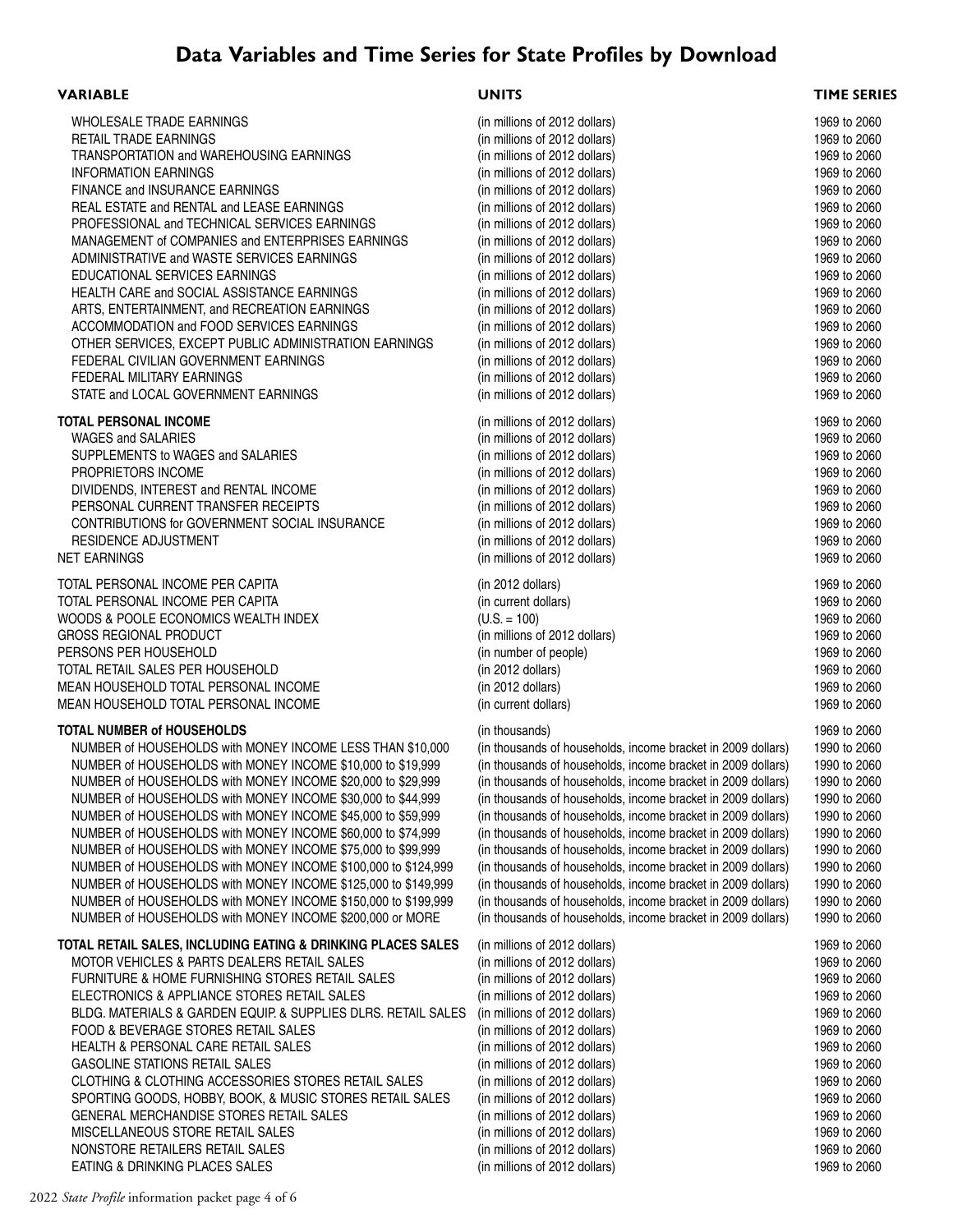# **What is a State Profile?**

A *State Profile* consits of data files containing historical data from 1970 or 1990 and projected data to 2060 for population, employment, income, households, and retail sales for the U.S., state, region, and all CBSAs (Core Based Statistical Areas), and counties in a state. The data files by download contain annual data to 2060. There are 35 different *State Profiles*, one for every state (some volumes contain more than one state). *State Profiles* are updated annually and cost \$445 on by download. *State Profiles* also include:

# **Comparative Historical**

**Data** for unemployment, number of business establishments by industry, and educational attainment, as well as useful calculations.

**Ranking Tables** of counties based on historical and projected data. There are twenty-four different ranking tables, including employment rates of growth, income per capita, and population change.

## **Technical Description** of

the projection methods, data sources, and data definitions.

## **Analysis of the Regional Projections**

highlighting emerging trends and presenting an outlook for regional economies. This chapter also discusses the outlook for the U.S. economy as a whole.

# **A Valuable Resource for Market Analysts, Researchers, and Planners**

**Regional Market Analysis** – economic and demographic data help marketing professionals and market researchers to analyze the makeup of the economy, including income and employment growth, population changes, households, and retail sales potential.

**Research and Reference** – historical and projected data in one printed volume enable researchers to assess economic and demographic trends quickly; many different data sets in one source make it a valuable reference tool for any business, college or public library.

**Long Range Planning** – annual projections to 2060 aid planners in performing studies and preparing analyses.

**Customized Presentation of Data** – with the speadsheet data tables on the by Download, and using your own software, you can tabulate data, graph trends, and create maps.

# **County Forecasts to 2060**

Woods & Poole county projections are updated annually and take into account specific local conditions based on historical data from 1969 to 2020; all data from 2021 to 2060 are projected. Although not an indicator of future accuracy, the average absolute percent error for Woods & Poole's 10-year total population projections has been ±8.1% for counties and ±4.0% for states.

# **Available by Download**

The download files contain a pdf file of the legacy printed book, a separate spreadsheet file for each geographic area in the State Profile as well as a separate file for each of the 122 variables listed on the previous two pages. These computer-readable files enable you to analyze the data in almost any spreadsheet, database, or mapping software. In addition, **annual data** through 2060 are provided in the download.

**Woods & Poole Economics, Inc.** is a small, independent, firm that specializes in long-term county economic and demographic projections. Woods & Poole's database for every county in the U.S. contains projections through 2060 for more than 900 variables. Woods & Poole has been making county projections since 1983.

*© 2022 Woods & Poole Economics, Inc. Prices and availability subject to change without notice. State Profiles are provided subject to all terms and conditions of the Woods & Poole End User License Agreement including warranty limitations and disclaimers. www.woodsandpoole.com*